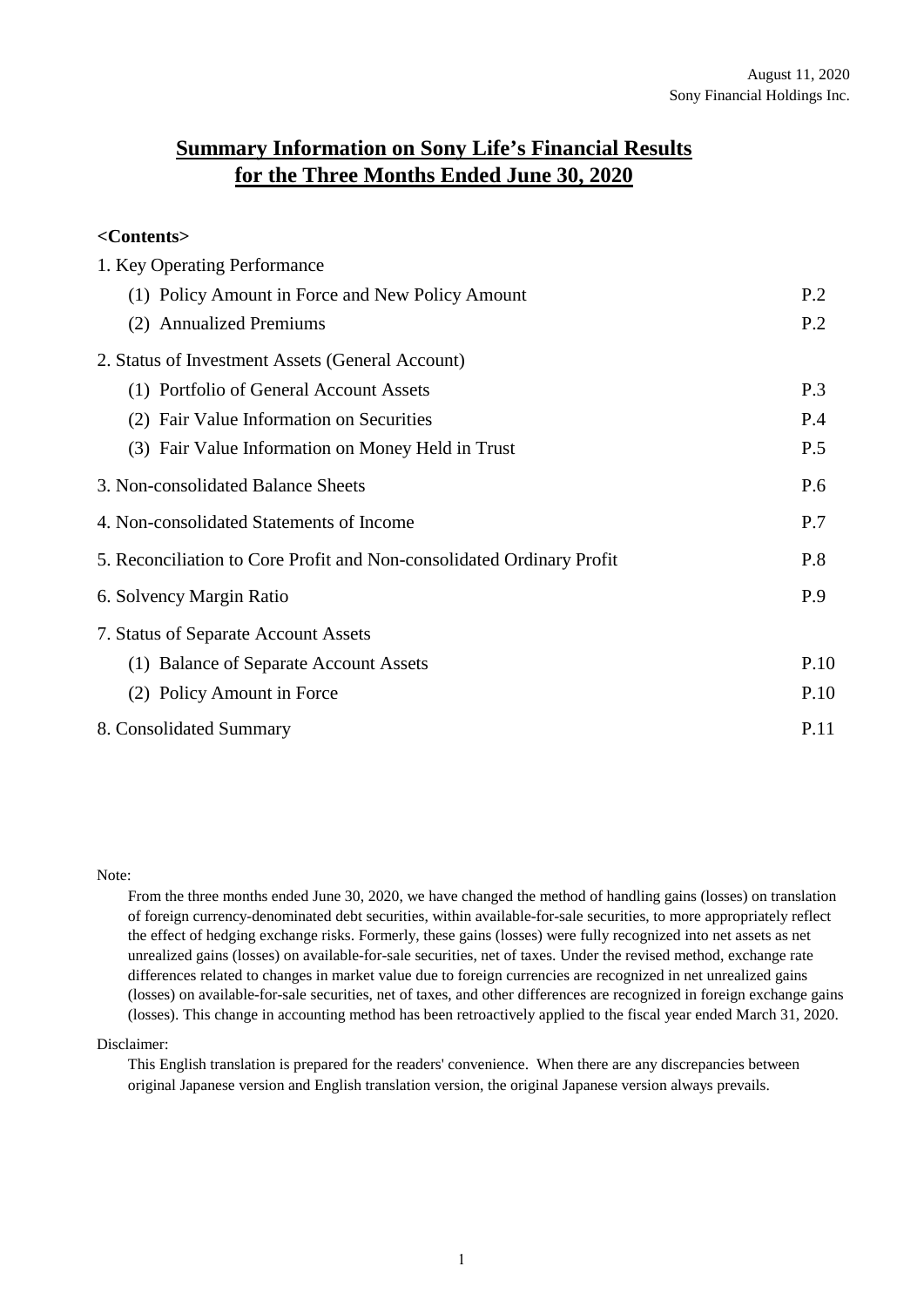## **1. Key Operating Performance**

## **(1) Policy Amount in Force and New Policy Amount**

| <b>Policy amount in force</b><br>(Number: Thousand, Amount: 100 millions of yen, %) |                     |         |                      |         |                     |                                                                  |       |         |                                |                                |
|-------------------------------------------------------------------------------------|---------------------|---------|----------------------|---------|---------------------|------------------------------------------------------------------|-------|---------|--------------------------------|--------------------------------|
|                                                                                     | As of June 30, 2019 |         | As of March 31, 2020 |         | As of June 30, 2020 |                                                                  |       |         |                                |                                |
| Category                                                                            | Number              | Amount  | Number               | Amount  | Number              | Comparison to<br>Comparison to<br>Jun. 30, 2019<br>Mar. 31, 2020 |       | Amount  | Comparison to<br>Jun. 30, 2019 | Comparison to<br>Mar. 31, 2020 |
| Individual life insurance                                                           | 7,559               | 478,040 | 7.708                | 487.789 | 7.699               | 101.9                                                            | 99.9  | 486,392 | 101.7                          | 99.7                           |
| Individual annuities                                                                | 355                 | 20,369  | 452                  | 26,686  | 466                 | 131.0                                                            | 103.1 | 27,639  | 135.7                          | 103.6                          |
| Subtotal                                                                            | 7.914               | 498.410 | 8.160                | 514,476 | 8.165               | 103.2                                                            | 100.1 | 514,032 | 103.1                          | 99.9                           |
| Group life insurance                                                                |                     | 18,830  |                      | 18,016  |                     |                                                                  | -     | 17.211  | 91.4                           | 95.5                           |
| Group annuities                                                                     |                     | 83      |                      | 73      |                     | $\overline{\phantom{a}}$                                         |       | 70      | 84.9                           | 96.1                           |

Notes: 1. The policy amount in force for individual annuities is equal to the sum of (a) the funds to be held at the time annuity payments are to commence for policies for which annuity payments have not

yet commenced and (b) the amount of policy reserves for policies for which payments have commenced. 2. The policy amount in force for group annuities is equal to the amount of policy reserves.

**New policy amount** (Number: Thousand, Amount: 100 millions of yen, %)

|                           | For the three months ended June 30, 2019 |        |              |                             |                          | For the three months ended June 30, 2020 |        |                          |              |                             |  |
|---------------------------|------------------------------------------|--------|--------------|-----------------------------|--------------------------|------------------------------------------|--------|--------------------------|--------------|-----------------------------|--|
| Category                  | Number                                   | Amount | New policies | Increase from<br>conversion | Number                   | Comparison to<br>FY19.10                 | Amount | Comparison to<br>FY19.10 | New policies | Increase from<br>conversion |  |
| Individual life insurance | 125                                      | 10,628 | 10,628       | -                           | 54                       | 43.8                                     | 5,498  | 51.7                     | 5,498        |                             |  |
| Individual annuities      | 23                                       | 1,563  | 1,563        |                             | 16                       | 68.2                                     | 1,102  | 70.5                     | 1,102        |                             |  |
| Subtotal                  | 149                                      | 12,191 | 12,191       |                             | 71                       | 47.6                                     | 6,600  | 54.1                     | 6,600        |                             |  |
| Group life insurance      |                                          | 43     | 43           |                             | $\overline{\phantom{a}}$ | $\overline{\phantom{a}}$                 | 11     | 27.4                     | 11           |                             |  |
| Group annuities           |                                          |        |              |                             |                          | -                                        |        | $\overline{\phantom{a}}$ |              |                             |  |

Notes: 1. The new policy amount including increase from conversion for individual annuities is equal to the funds held at the time annuity payments commence.

2. The new policy amount for group annuities is equal to the sum of the initial premium payments.

## **(2) Annualized Premiums**

| <b>Policy amount in force</b>                                       |                     |                      |                     |               | (Millions of yen, %) |
|---------------------------------------------------------------------|---------------------|----------------------|---------------------|---------------|----------------------|
|                                                                     |                     |                      |                     |               |                      |
| Category                                                            | As of June 30, 2019 | As of March 31, 2020 | As of June 30, 2020 | Comparison to | Comparison to        |
|                                                                     |                     |                      |                     | Jun. 30, 2019 | Mar. 31, 2020        |
| Individual life insurance                                           | 837,133             | 852,794              | 848,739             | 101.4         | 99.5                 |
| Individual annuities                                                | 56,130              | 69.986               | 72.017              | 128.3         | 102.9                |
| Total                                                               | 893.264             | 922.781              | 920,756             | 103.1         | 99.8                 |
| Medical protection, living benefit protection and<br>other products | 198,651             | 201,358              | 201,389             | 101.4         | 100.0                |

### **New policies** (Millions of yen, %)

|                                                                     | For the three months ended |                                             |                          |
|---------------------------------------------------------------------|----------------------------|---------------------------------------------|--------------------------|
| Category                                                            | June 30, 2019              | For the three months ended<br>June 30, 2020 | Comparison to<br>FY19.10 |
| Individual life insurance                                           | 14,012                     | 7,408                                       | 52.9                     |
| Individual annuities                                                | 3,495                      | 2,472                                       | 70.7                     |
| Total                                                               | 17,508                     | 9,881                                       | 56.4                     |
| Medical protection, living benefit protection and<br>other products | 3,105                      | 1,605                                       | 51.7                     |

Notes: 1. Annualized premiums refer to an amount that is calculated by multiplying individual premium amounts by a coefficient that differs depending on the premium payment methods, thereby converting the figure to a per-year premium. (For single premium policies, premiums are divided by the number of coverage years.)

2. Annualized premiums for "medical protection, living benefit protection and other products" include those for medical protection benefits (hospitalization benefits, surgical procedure benefits, etc.) and living benefit protection (benefits for specific diseases, nursing care benefits, etc.)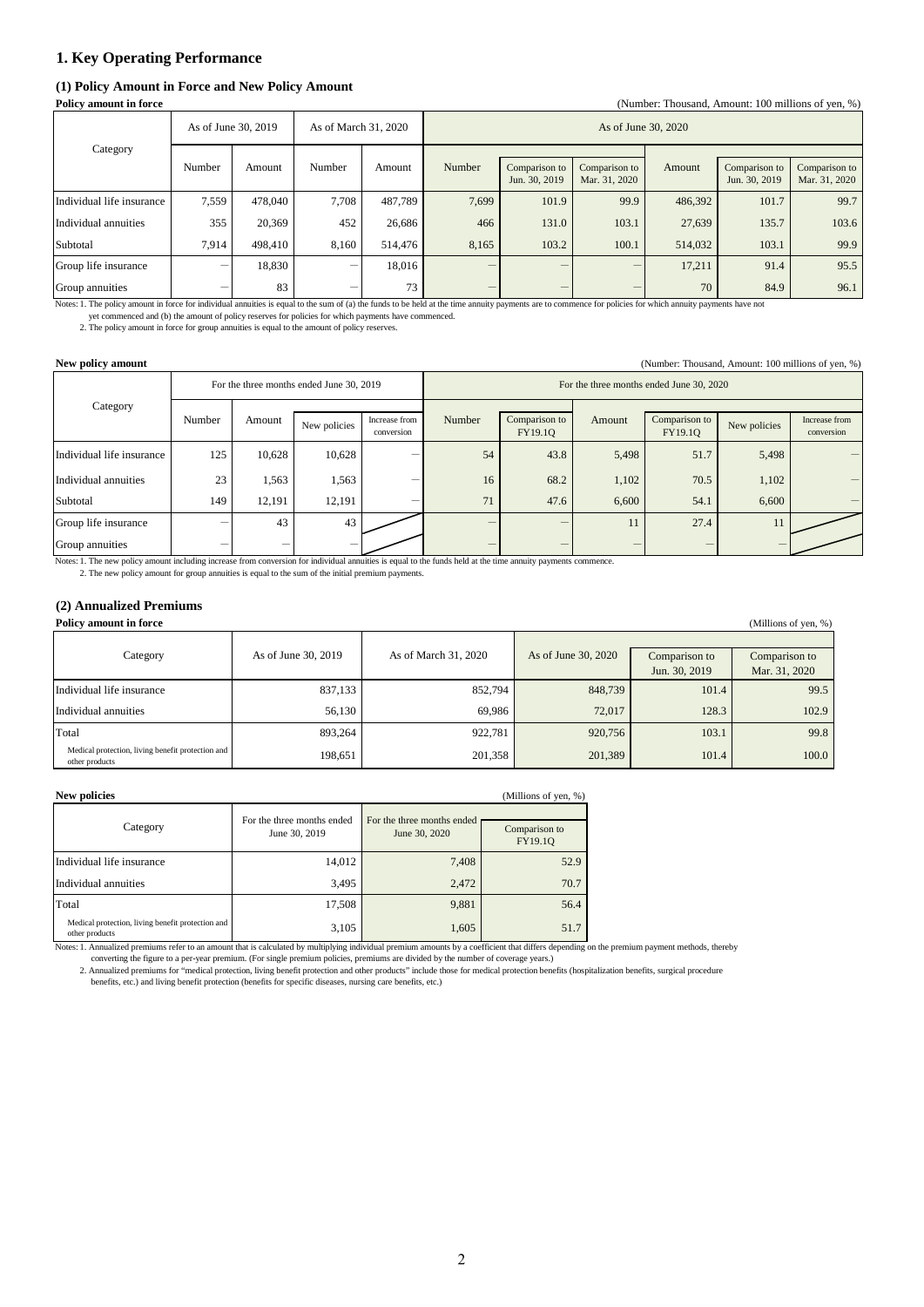# **2. Status of Investment Assets (General Account)**

# **(1) Portfolio of General Account Assets**

|                                                |           |                      |            | (Millions of yen)   |  |  |
|------------------------------------------------|-----------|----------------------|------------|---------------------|--|--|
| Category                                       |           | As of March 31, 2020 |            | As of June 30, 2020 |  |  |
|                                                | Amount    | $\%$                 | Amount     | $\%$                |  |  |
| Cash and deposits, call loans                  | 79,846    | 0.8                  | 48,864     | 0.5                 |  |  |
| Securities repurchased under resale agreements |           |                      |            |                     |  |  |
| Pledged money for bond borrowing transaction   |           | -                    |            |                     |  |  |
| Monetary claims purchased                      |           |                      |            |                     |  |  |
| Securities under proprietary accounts          |           |                      |            |                     |  |  |
| Money held in trust                            | 40        | 0.0                  | 40         | 0.0                 |  |  |
| Securities                                     | 9,388,609 | 94.7                 | 9,556,104  | 94.8                |  |  |
| Japanese bonds                                 | 8,364,513 | 84.4                 | 8,514,731  | 84.5                |  |  |
| Japanese stocks                                | 28,064    | 0.3                  | 29,434     | 0.3                 |  |  |
| Foreign securities                             | 995,567   | 10.0                 | 1,011,512  | 10.0                |  |  |
| <b>Bonds</b>                                   | 966,964   | 9.8                  | 983,333    | 9.8                 |  |  |
| Stocks, etc.                                   | 28,603    | 0.3                  | 28,178     | 0.3                 |  |  |
| Other securities                               | 464       | 0.0                  | 426        | 0.0                 |  |  |
| Loans                                          | 208,632   | 2.1                  | 220,302    | 2.2                 |  |  |
| Real estate                                    | 92,559    | 0.9                  | 92,360     | 0.9                 |  |  |
| Deferred tax assets                            | 19,308    | 0.2                  | 22,100     | 0.2                 |  |  |
| Other assets                                   | 126,573   | 1.3                  | 141,944    | 1.4                 |  |  |
| Reserve for possible loan losses               | (652)     | (0.0)                | (656)      | (0.0)               |  |  |
| Total                                          | 9,914,916 | 100.0                | 10,081,060 | 100.0               |  |  |
| Foreign currency-denominated assets            | 985,116   | 9.9                  | 1,000,558  | 9.9                 |  |  |

Note: The amount for real estate is equivalent to the total amount of land, buildings and construction in progress.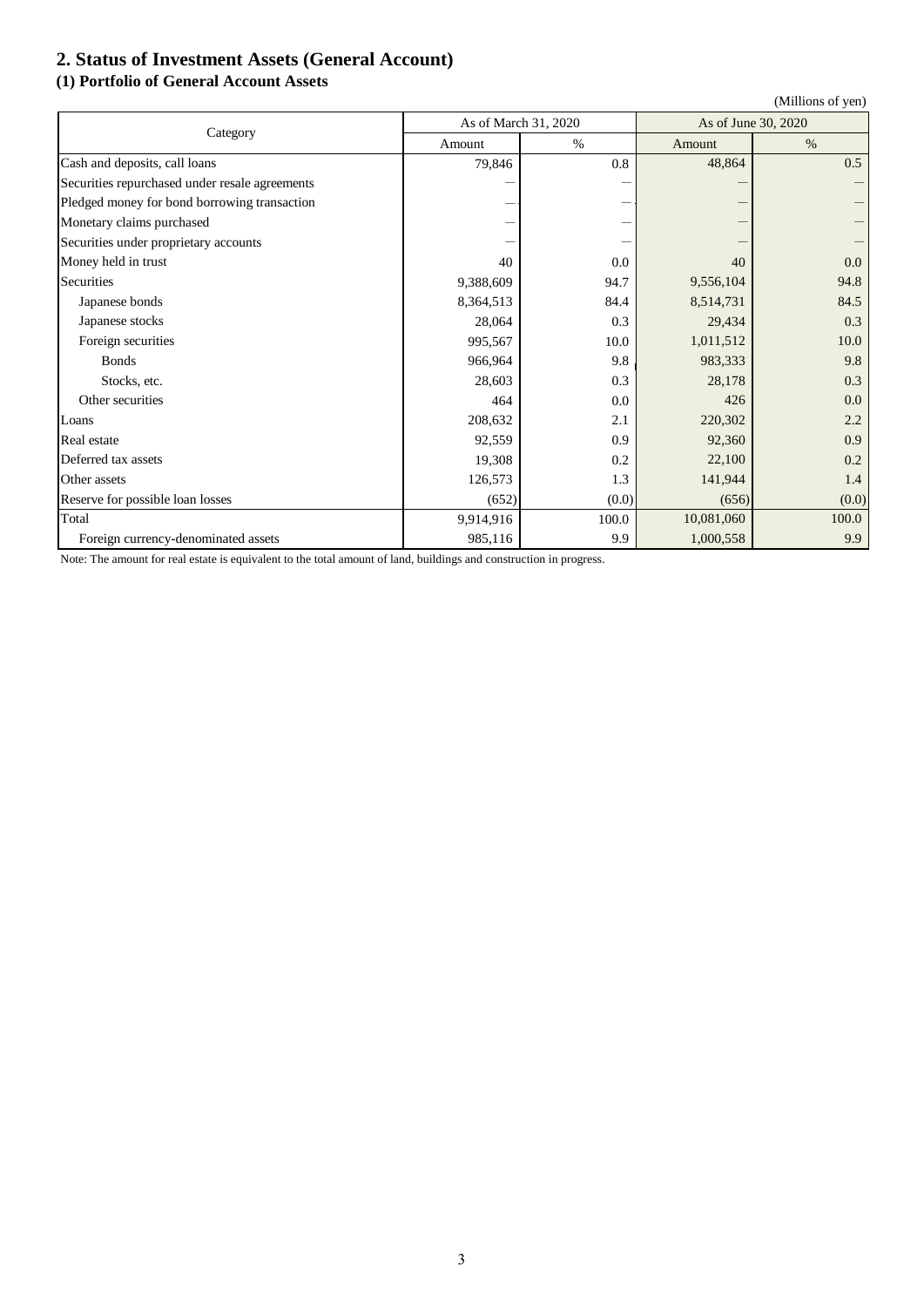## **(2) Fair Value Information on Securities**

a. Securities with fair value (except trading securities)

|                                                 |                      |            |           |                               |                      |                                 |                     |                               |                          | (Millions of yen)    |
|-------------------------------------------------|----------------------|------------|-----------|-------------------------------|----------------------|---------------------------------|---------------------|-------------------------------|--------------------------|----------------------|
|                                                 | As of March 31, 2020 |            |           |                               |                      |                                 | As of June 30, 2020 |                               |                          |                      |
| Category                                        | Carrying             | Fair value |           | Net unrealized gains (losses) |                      | Carrying                        | Fair value          | Net unrealized gains (losses) |                          |                      |
|                                                 | amount               |            |           | Unrealized<br>gains           | Unrealized<br>losses | amount                          |                     |                               | Unrealized<br>gains      | Unrealized<br>losses |
| Held-to-maturity securities                     | 7,349,139            | 9,768,470  | 2,419,331 | 2,425,393                     | 6,061                | 7,385,148                       | 9,465,965           | 2,080,816                     | 2,104,338                | 23,522               |
| Policy-reserve-matching bonds                   | 855,937              | 997,896    | 141,958   | 142,397                       | 438                  | 979,734                         | 1,080,875           | 101,141                       | 112,430                  | 11,289               |
| Stocks of subsidiaries and affiliated companies |                      |            |           |                               |                      |                                 |                     |                               |                          |                      |
| Available-for-sale securities                   | 965,513              | 1,137,460  | 171,947   | 172,013                       | 66                   | 978,730                         | 1,146,159           | 167,428                       | 167,562                  | 134                  |
| Japanese bonds                                  | 873,327              | 1,007,815  | 134,487   | 134,515                       | 28                   | 875,681                         | 1,005,527           | 129,846                       | 129,980                  | 134                  |
| Japanese stocks                                 | 4,825                | 9,587      | 4,762     | 4,800                         | 37                   | 4,825                           | 10,957              | 6,132                         | 6,132                    |                      |
| Foreign securities                              | 87,359               | 120,057    | 32,697    | 32,697                        |                      | 98,223                          | 129,673             | 31,449                        | 31,449                   |                      |
| <b>Bonds</b>                                    | 85,887               | 118,584    | 32,697    | 32,697                        | -                    | 96,751                          | 127,653             | 30,902                        | 30,902                   |                      |
| Stocks, etc.                                    | 1.472                | 1.472      |           |                               | ۰                    | 1.472                           | 2,019               | 547                           | 547                      |                      |
| Other securities                                |                      |            |           |                               |                      |                                 |                     |                               |                          |                      |
| Monetary claims purchased                       |                      |            |           |                               |                      |                                 |                     |                               | $\overline{\phantom{0}}$ |                      |
| Certificates of deposit                         |                      |            |           |                               |                      |                                 |                     |                               |                          |                      |
| Others                                          |                      |            |           |                               |                      |                                 |                     |                               |                          |                      |
| Total                                           | 9,170,589            | 11,903,828 | 2,733,238 | 2,739,804                     | 6,566                | 9,343,614                       | 11,693,000          | 2,349,386                     | 2,384,332                | 34,945               |
| Japanese bonds                                  | 8,230,025            | 10,590,705 | 2,360,679 | 2,367,208                     | 6,528                | 8,384,885                       | 10,387,834          | 2,002,949                     | 2,037,895                | 34,945               |
| Japanese stocks                                 | 4,825                | 9,587      | 4,762     | 4,800                         | 37                   | 4,825                           | 10,957              | 6,132                         | 6,132                    |                      |
| Foreign securities                              | 935,739              | 1,303,535  | 367,795   | 367,795                       |                      | 953,903                         | 1,294,208           | 340,304                       | 340,304                  |                      |
| <b>Bonds</b>                                    | 934,266              | 1,302,062  | 367,795   | 367,795                       | -                    | 952,431                         | 1,292,188           | 339,756                       | 339,756                  |                      |
| Stocks, etc.                                    | 1.472                | 1.472      |           |                               |                      | 1.472                           | 2,019               | 547                           | 547                      |                      |
| Other securities                                |                      |            |           |                               |                      |                                 |                     |                               |                          |                      |
| Monetary claims purchased                       |                      |            |           |                               |                      | $\hspace{0.1mm}-\hspace{0.1mm}$ |                     |                               |                          |                      |
| Certificates of deposit                         |                      |            |           |                               |                      |                                 |                     |                               |                          |                      |
| Others                                          |                      |            |           |                               |                      |                                 |                     |                               |                          |                      |

Notes: The above table includes assets that are permitted to be treated as equivalent to securities defined in the Financial Instruments and Exchange Act of Japan.

b. Carrying amounts of securities for which fair value cannot be measured reliably

|                                                 |                      | (Millions of yen)   |  |
|-------------------------------------------------|----------------------|---------------------|--|
| Category                                        | As of March 31, 2020 | As of June 30, 2020 |  |
| Held-to-maturity securities                     |                      |                     |  |
| Unlisted foreign bonds                          |                      |                     |  |
| Others                                          |                      |                     |  |
| Policy-reserve-matching bonds                   |                      |                     |  |
| Stocks of subsidiaries and affiliated companies | 39,682               | 39,682              |  |
| Available-for-sale securities                   | 4,620                | 4,275               |  |
| Unlisted domestic stocks (except OTC stocks)    | 159                  | 159                 |  |
| Unlisted foreign stocks (except OTC stocks)     | 243                  | 188                 |  |
| Unlisted foreign bonds                          |                      |                     |  |
| Others                                          | 4,216                | 3,927               |  |
| Total                                           | 44,302               | 43,958              |  |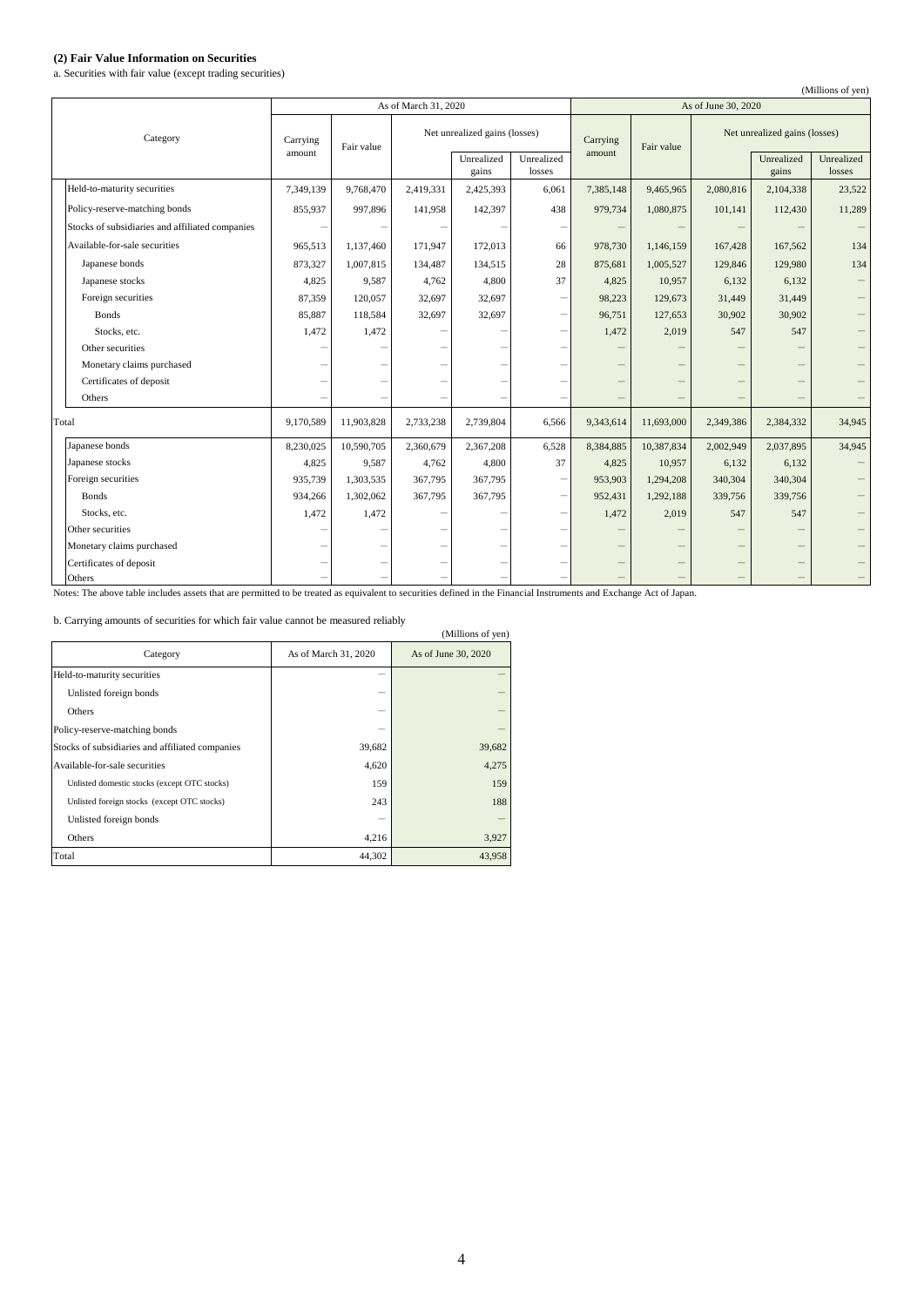### c. Fair Value information consisting of those stated in the previous Table a. and Table b. after evaluating foreign exchange and other gains (losses)

| Tan Value information consisting of those stated in the previous Table a, and Table b, after evaluating foreign exchange and other gains (fosses)<br>(Millions of yen) |                    |            |                               |            |                          |                     |            |                               |            |            |
|------------------------------------------------------------------------------------------------------------------------------------------------------------------------|--------------------|------------|-------------------------------|------------|--------------------------|---------------------|------------|-------------------------------|------------|------------|
|                                                                                                                                                                        |                    |            | As of March 31, 2020          |            |                          | As of June 30, 2020 |            |                               |            |            |
| Category                                                                                                                                                               |                    |            | Net unrealized gains (losses) |            |                          |                     |            | Net unrealized gains (losses) |            |            |
|                                                                                                                                                                        | Carrying<br>amount | Fair value |                               | Unrealized | Unrealized               | Carrying<br>amount  | Fair value |                               | Unrealized | Unrealized |
|                                                                                                                                                                        |                    |            |                               | gains      | losses                   |                     |            |                               | gains      | losses     |
| Held-to-maturity securities                                                                                                                                            | 7,349,139          | 9,768,470  | 2,419,331                     | 2,425,393  | 6,061                    | 7,385,148           | 9,465,965  | 2,080,816                     | 2,104,338  | 23,522     |
| Policy-reserve-matching bonds                                                                                                                                          | 855,937            | 997,896    | 141,958                       | 142,397    | 438                      | 979,734             | 1,080,875  | 101,141                       | 112,430    | 11,289     |
| Stocks of subsidiaries and affiliated companies                                                                                                                        | 39,682             | 39,661     | (21)                          |            | 21                       | 39,682              | 39,667     | (15)                          |            | 15         |
| Available-for-sale securities                                                                                                                                          | 970,133            | 1,143,849  | 173,716                       | 174,372    | 656                      | 983,006             | 1,151,538  | 168,531                       | 169,202    | 671        |
| Japanese bonds                                                                                                                                                         | 873,327            | 1,007,815  | 134,487                       | 134,515    | 28                       | 875,681             | 1,005,527  | 129,846                       | 129,980    | 134        |
| Japanese stocks                                                                                                                                                        | 4,985              | 9,747      | 4,762                         | 4,800      | 37                       | 4,985               | 11,117     | 6,132                         | 6,132      |            |
| Foreign securities                                                                                                                                                     | 87,603             | 121,356    | 33,753                        | 33,753     |                          | 98,412              | 130,812    | 32,399                        | 32,399     |            |
| <b>Bonds</b>                                                                                                                                                           | 85,887             | 118,584    | 32,697                        | 32,697     | $\overline{\phantom{0}}$ | 96,751              | 127,653    | 30,902                        | 30,902     |            |
| Stocks, etc.                                                                                                                                                           | 1.715              | 2,771      | 1,056                         | 1,056      | -                        | 1,660               | 3,158      | 1,497                         | 1,497      |            |
| Other securities                                                                                                                                                       | 4,216              | 4,929      | 712                           | 1,303      | 590                      | 3,927               | 4,080      | 152                           | 690        | 537        |
| Monetary claims purchased                                                                                                                                              |                    |            |                               |            |                          |                     |            |                               |            |            |
| Certificates of deposit                                                                                                                                                |                    |            |                               |            |                          |                     |            |                               |            |            |
| Others                                                                                                                                                                 |                    |            |                               |            |                          |                     |            |                               |            |            |
| Total                                                                                                                                                                  | 9,214,892          | 11,949,878 | 2,734,986                     | 2,742,163  | 7,177                    | 9,387,572           | 11,738,046 | 2,350,473                     | 2,385,972  | 35,498     |
| Japanese bonds                                                                                                                                                         | 8,230,025          | 10,590,705 | 2,360,679                     | 2,367,208  | 6,528                    | 8,384,885           | 10,387,834 | 2,002,949                     | 2,037,895  | 34,945     |
| Japanese stocks                                                                                                                                                        | 23,301             | 28,064     | 4,762                         | 4,800      | 37                       | 23,301              | 29,434     | 6,132                         | 6,132      |            |
| Foreign securities                                                                                                                                                     | 957,348            | 1,326,179  | 368,830                       | 368,851    | 21                       | 975,458             | 1,316,697  | 341,239                       | 341,254    | 15         |
| <b>Bonds</b>                                                                                                                                                           | 934,266            | 1,302,062  | 367,795                       | 367,795    |                          | 952,431             | 1,292,188  | 339,756                       | 339,756    |            |
| Stocks, etc.                                                                                                                                                           | 23,081             | 24,116     | 1,034                         | 1,056      | 21                       | 23,026              | 24,509     | 1,482                         | 1,497      | 15         |
| Other securities                                                                                                                                                       | 4,216              | 4,929      | 712                           | 1,303      | 590                      | 3,927               | 4,080      | 152                           | 690        | 537        |
| Monetary claims purchased                                                                                                                                              |                    |            |                               |            |                          |                     |            |                               |            |            |
| Certificates of deposit                                                                                                                                                |                    |            |                               |            |                          |                     |            |                               |            |            |
| Others                                                                                                                                                                 |                    |            |                               |            |                          |                     |            |                               |            |            |

## **(3) Fair Value Information on Money Held in Trust**

| . .                 |                                |            |                                    |                          |                          |                      |            |                               |                          | (Millions of yen) |
|---------------------|--------------------------------|------------|------------------------------------|--------------------------|--------------------------|----------------------|------------|-------------------------------|--------------------------|-------------------|
|                     |                                |            | As of June 30, 2020                |                          |                          |                      |            |                               |                          |                   |
| Category            | <b>Balance</b> sheet<br>amount | Fair value | Net unrealized gains (losses)      |                          |                          | <b>Balance</b> sheet |            | Net unrealized gains (losses) |                          |                   |
|                     |                                |            | Unrealized<br>Unrealized<br>amount |                          | Fair value               |                      | Unrealized | Unrealized                    |                          |                   |
|                     |                                |            |                                    | gains                    | losses                   |                      |            |                               | gains                    | losses            |
| Money held in trust | 40                             | 40         | $\overline{\phantom{a}}$           | $\overline{\phantom{a}}$ | $\overline{\phantom{a}}$ | 40                   | 40         | $\overline{\phantom{a}}$      | $\overline{\phantom{a}}$ |                   |

Note: The above table includes jointly invested money held in trust, which amounted to ¥40 million as of March 31, 2020 and June 30, 2020, respectively.

### **Money held in trust for investment**

Not applicable

## **Money held in trust for held-to-maturity, policy-reserve-matching and other**

Not applicable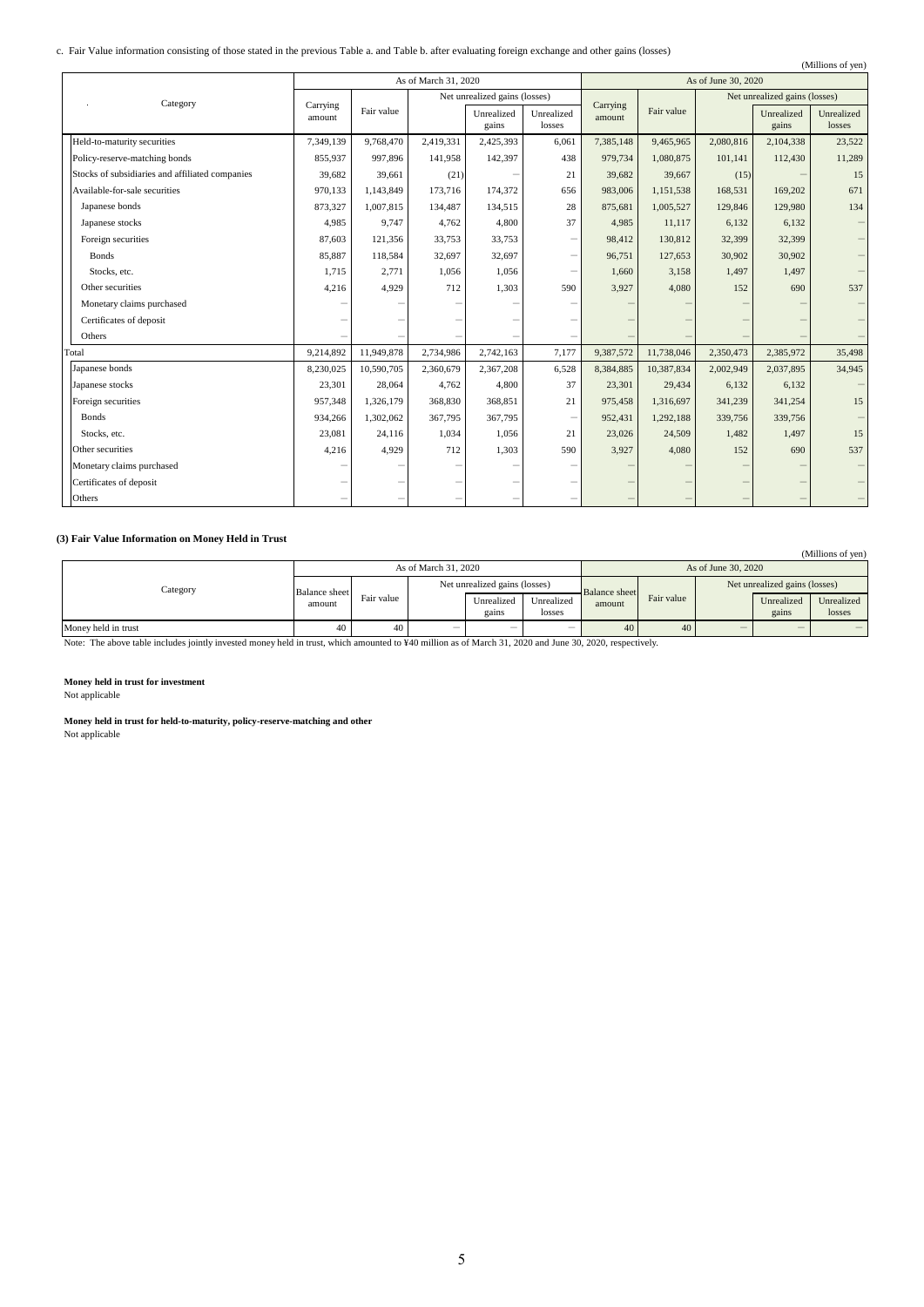# **3. Non-consolidated Balance Sheets**

|                                                                              |                      | (Millions of yen)   |
|------------------------------------------------------------------------------|----------------------|---------------------|
|                                                                              | As of March 31, 2020 | As of June 30, 2020 |
|                                                                              | Amount               | Amount              |
| Assets:                                                                      |                      |                     |
| <b>Cash and deposits</b>                                                     | 157,709              | 125,852             |
| Money held in trust                                                          | 40                   | 40                  |
| <b>Securities</b>                                                            | 10,629,972           | 10,985,557          |
| Japanese government bonds                                                    | 7,915,466            | 8,015,615           |
| Japanese local government bonds                                              | 1,045                | 1,044               |
| Japanese corporate bonds                                                     | 616,199              | 665,523             |
| Japanese stocks                                                              | 50,127               | 52,736              |
| Foreign securities                                                           | 1,765,943            | 1,910,671           |
| Loans                                                                        | 208,632              | 220,302             |
| Policy loans                                                                 | 208,069              | 219,730             |
| Commercial loans                                                             | 562                  | 571                 |
| <b>Tangible fixed assets</b>                                                 | 93,619               | 93,429              |
| Intangible fixed assets                                                      | 28,629               | 27,693              |
| Due from reinsurers                                                          | 1,205                | 1,140               |
| Other assets                                                                 | 99,286               | 119,055             |
| Prepaid pension costs                                                        | 3,271                | 3,378               |
| <b>Deferred tax assets</b>                                                   | 19,308               | 22,100              |
| <b>Reserve for possible loan losses</b>                                      | (652)                | (656)               |
| <b>Reserve for investment losses</b>                                         | (3,899)              | (3,899)             |
| <b>Total Assets</b>                                                          | 11,237,124           | 11,593,994          |
| Liabilities:                                                                 |                      |                     |
| Policy reserves and others                                                   | 10,004,643           | 10,267,065          |
| Reserve for outstanding claims                                               | 40,403               | 39,947              |
| Policy reserves                                                              | 9,959,832            | 10,222,798          |
| Reserve for policyholders' dividends                                         | 4,407                | 4,319               |
| Due to agencies                                                              | 2,408                | 1,660               |
| Due to reinsurers                                                            | 5,344                | 4,308               |
| <b>Other liabilities</b>                                                     | 602,739              | 720,583             |
| Accrued income tax                                                           | 17,194               | 4,731               |
| Lease obligations                                                            | 456                  | 437                 |
| Asset retirement obligations                                                 | 1,968                | 1,954               |
| Others                                                                       | 583,119              | 713,460             |
| Reserve for employees' retirement benefits                                   | 29,528               | 29,649              |
| Reserve under the special laws                                               | 52,768               | 53,445              |
| Reserve for price fluctuations                                               | 52,768               | 53,445              |
| Deferred tax liabilities on land revaluation                                 | 109                  | 109                 |
| <b>Total Liabilities</b>                                                     | 10,697,541           | 11,076,823          |
| Net Assets:                                                                  |                      |                     |
| <b>Common stock</b>                                                          | 70,000               | 70,000              |
| <b>Capital surplus</b>                                                       | 5,865                | 5,865               |
| Capital reserve                                                              | 5,865                | 5,865               |
| <b>Retained earnings</b>                                                     | 341,063              | 322,232             |
| Legal retained earnings                                                      | 46,628               | 52,228              |
| Other retained earnings                                                      | 294,434              | 270,004             |
| Unappropriated retained earnings                                             | 294,434              | 270,004             |
| Total shareholders' equity                                                   | 416,928              | 398,097             |
| Net unrealized gains (losses) on available-for-sale securities, net of taxes | 125,093              | 121,512             |
| Land revaluation, net of taxes                                               | (2, 439)             | (2, 439)            |
| <b>Total valuation and translation adjustments</b>                           | 122,653              | 119,073             |
| <b>Total Net Assets</b>                                                      | 539,582              | 517,171             |
| <b>Total Liabilities and Net Assets</b>                                      | 11,237,124           | 11,593,994          |
|                                                                              |                      |                     |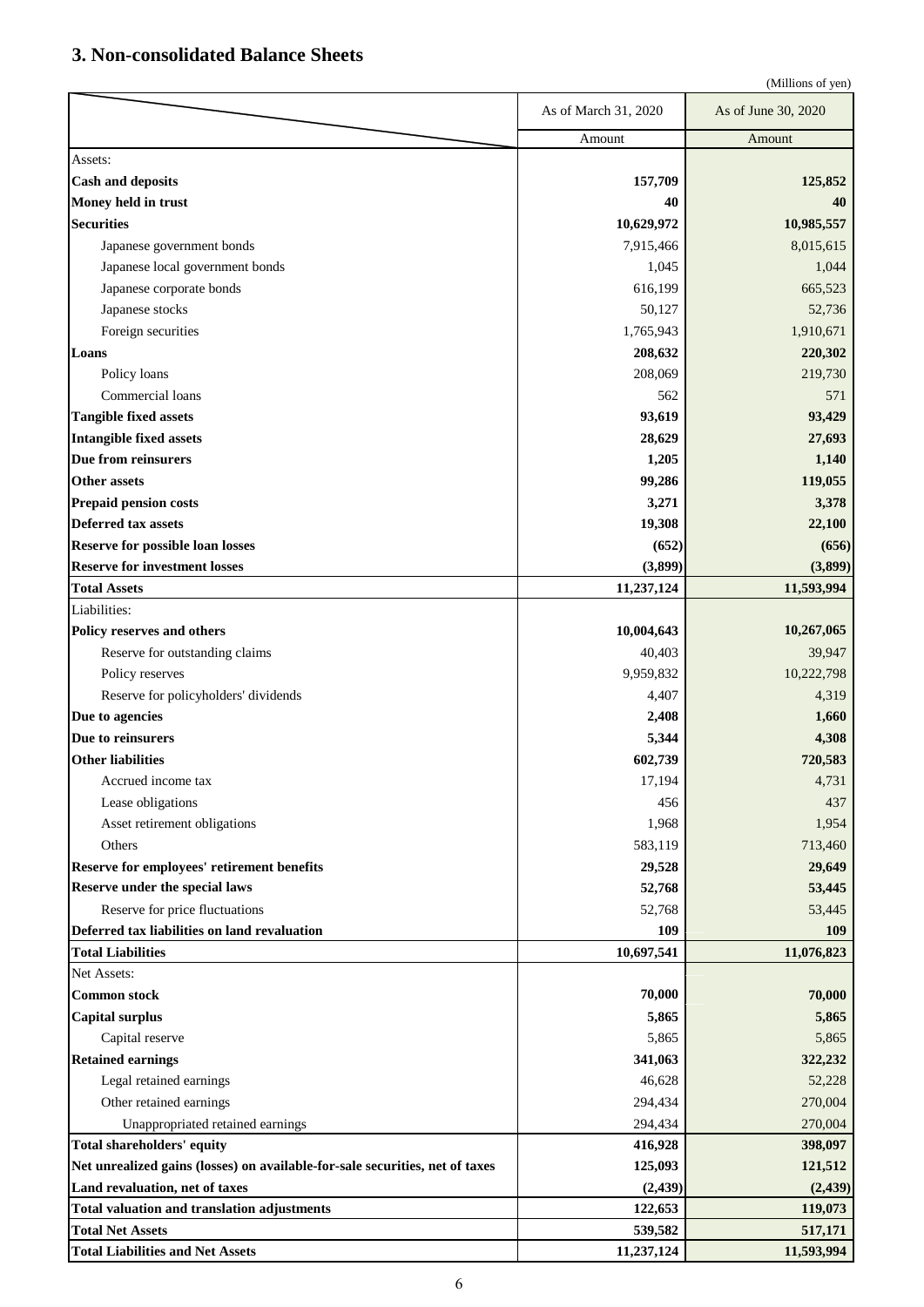# **4. Non-consolidated Statements of Income**

|                                                           |                      | (Millions of yen)    |
|-----------------------------------------------------------|----------------------|----------------------|
|                                                           | For the three months | For the three months |
|                                                           | ended June 30, 2019  | ended June 30, 2020  |
|                                                           | Amount               | Amount               |
| <b>Ordinary Revenues</b>                                  | 368,841              | 471,321              |
| Income from insurance premiums                            | 301,413              | 270,477              |
| Insurance premiums                                        | 300,860              | 269,281              |
| <b>Investment income</b>                                  | 64,357               | 194,637              |
| Interest income and dividends                             | 43,501               | 47,743               |
| Income from money held in trust, net                      | 1,127                |                      |
| Gains on trading securities, net                          |                      |                      |
| Gains on sale of securities                               | 1,238                |                      |
| Gains on separate accounts, net                           | 18,481               | 146,893              |
| Other ordinary income                                     | 3,070                | 6,206                |
| Reversal of reserve for outstanding claims                |                      | 455                  |
| <b>Ordinary Expenses</b>                                  | 342,469              | 457,728              |
| Insurance claims and other payments                       | 109,439              | 112,607              |
| Insurance claims                                          | 23,320               | 29,862               |
| Annuity payments                                          | 3,318                | 3,516                |
| Insurance benefits                                        | 26,639               | 30,436               |
| Surrender payments                                        | 52,978               | 45,566               |
| Refund to policyholders                                   | 950                  | 956                  |
| Provision for policy reserves and others                  | 168,995              | 262,966              |
| Provision for reserve for outstanding claims              | 444                  |                      |
| Provision for policy reserves                             | 168,550              | 262,966              |
| Interest portion of reserve on policyholders' dividends   | $\Omega$             |                      |
| <b>Investment expenses</b>                                | 16,712               | 30,472               |
| Interest expenses                                         | 748                  | 449                  |
| Losses on derivatives, net                                | 1,579                | 21,981               |
| <b>Operating expenses</b>                                 | 37,390               | 40,704               |
| Other ordinary expenses                                   | 9,931                | 10,978               |
| <b>Ordinary Profit</b>                                    | 26,372               | 13,593               |
| <b>Extraordinary Losses</b>                               | 851                  | 738                  |
| Losses on disposal of fixed assets                        | 24                   | 26                   |
| <b>Impairment</b> losses                                  |                      | 33                   |
| Provision for reserve under the special laws              | 606                  | 677                  |
| Provision for reserve for price fluctuations              | 606                  | 677                  |
| Provision for reserve for investment losses               | 219                  |                      |
| <b>Provision for Reserve for Policyholders' Dividends</b> | 102                  | 100                  |
| <b>Income Before Income Taxes</b>                         | 25,417               | 12,754               |
| <b>Income Taxes-Current</b>                               | 8,816                | 4,771                |
| <b>Income Taxes-Deferred</b>                              | (1,783)              | (1,186)              |
| <b>Total Income Taxes</b>                                 | 7,033                | 3,585                |
| <b>Net Income</b>                                         | 18,384               | 9,169                |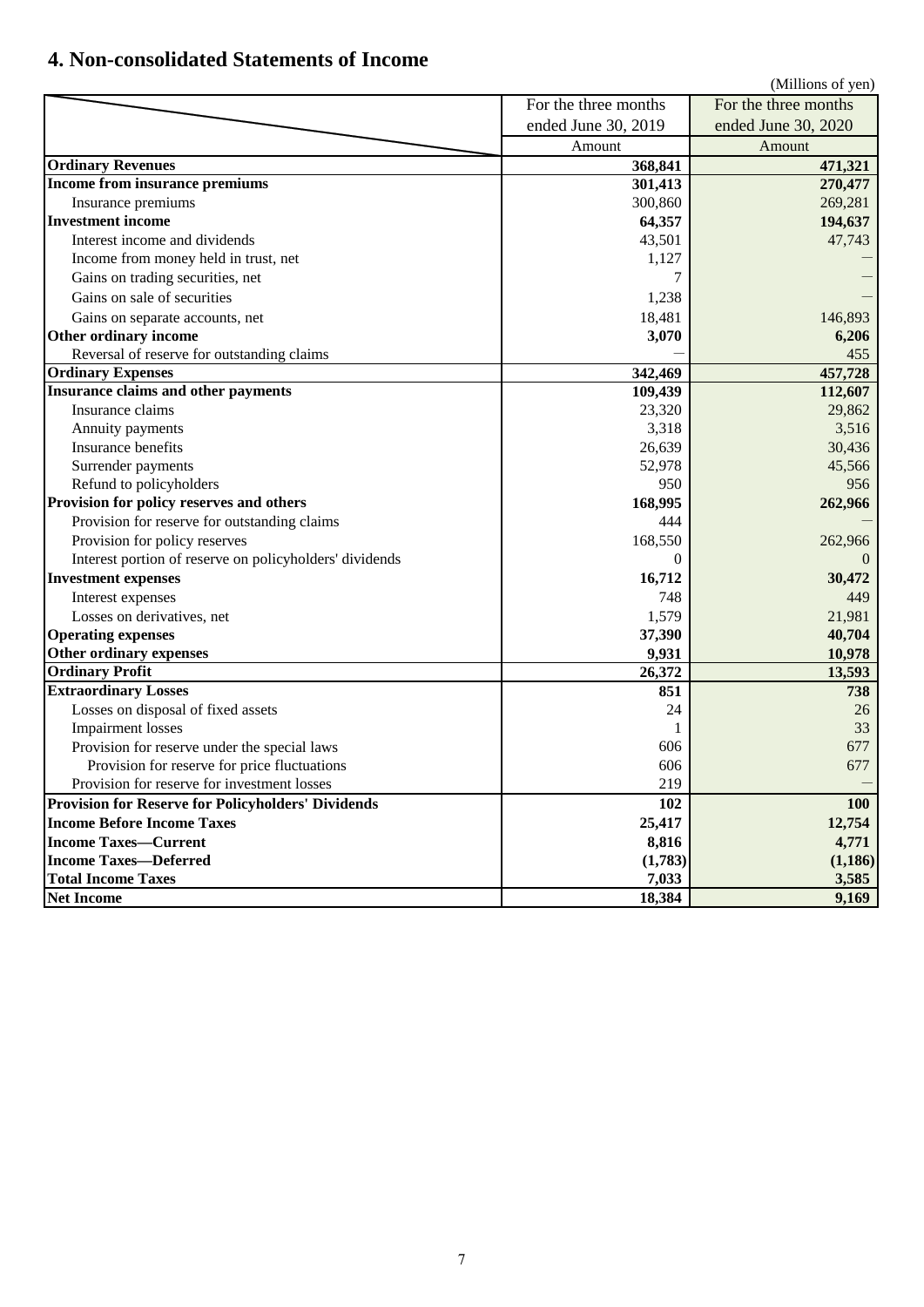## **5. Reconciliation to Core Profit and Non-consolidated Ordinary Profit**

|                                                                               |             |               | (Millions of yen)                                                      |
|-------------------------------------------------------------------------------|-------------|---------------|------------------------------------------------------------------------|
|                                                                               |             |               | For the three months ended For the three months ended<br>June 30, 2020 |
|                                                                               |             | June 30, 2019 |                                                                        |
| Core profit                                                                   | A           | 29,814        | 37,130                                                                 |
| Capital gains                                                                 |             | 13,741        | 7,137                                                                  |
| Income from money held in trust, net                                          |             |               |                                                                        |
| Income from trading securities, net                                           |             | 5             |                                                                        |
| Gains on sale of securities                                                   |             | 1,238         |                                                                        |
| Gains on derivatives, net                                                     |             |               |                                                                        |
| Foreign exchange gains, net                                                   |             |               |                                                                        |
| Other capital gains                                                           |             | 12,497        | 7,137                                                                  |
| Capital losses                                                                |             | 14,939        | 28,891                                                                 |
| Losses on money held in trust, net                                            |             |               |                                                                        |
| Losses on trading securities, net                                             |             |               |                                                                        |
| Losses on sale of securities                                                  |             |               |                                                                        |
| Losses on valuation of securities                                             |             |               |                                                                        |
| Losses on derivatives, net                                                    |             | 1,579         | 21,981                                                                 |
| Foreign exchange losses, net                                                  |             | 13,334        | 6,680                                                                  |
| Other capital losses                                                          |             | 25            | 229                                                                    |
| Net capital gains (losses)                                                    | B           | (1, 197)      | (21, 753)                                                              |
| Core profit plus net capital gains (losses)                                   | $A + B$     | 28,617        | 15,377                                                                 |
| Other one-time gains                                                          |             |               |                                                                        |
| Gains from reinsurance                                                        |             |               |                                                                        |
| Reversal of contingency reserve                                               |             |               |                                                                        |
| Reversal of specific reserve for possible loan losses                         |             |               |                                                                        |
| Others                                                                        |             |               |                                                                        |
| Other one-time losses                                                         |             | 2,244         | 1,784                                                                  |
| Losses from reinsurance                                                       |             |               |                                                                        |
| Provision for contingency reserve                                             |             | 2,207         | 1,760                                                                  |
| Provision for specific reserve for possible loan losses                       |             | 12            | $\overline{4}$                                                         |
| Provision for reserve for possible loan losses for specific foreign countries |             |               |                                                                        |
| Write-off of loans                                                            |             |               |                                                                        |
| Others                                                                        |             | 25            | 19                                                                     |
| Net other one-time gains (losses)                                             | $\mathbf C$ | (2, 244)      | (1,784)                                                                |
| Ordinary profit                                                               | $A+B+C$     | 26,372        | 13,593                                                                 |
|                                                                               |             |               |                                                                        |

Note: As described in page 1, from the three months ended June 30, 2020, we have changed accounting method and the change has been retroactively applied to the result for the three months ended June 30, 2019. As a result, foreign exchange losses, net increased by ¥2,295 million and ordinary profit decreased by the same amount.

(Reference) The breakdown of Others (Millions of yen)

|                                                                                                    | June 30, 2019 | For the three months ended For the three months ended<br>June 30, 2020 |
|----------------------------------------------------------------------------------------------------|---------------|------------------------------------------------------------------------|
| Core profit                                                                                        | (11, 368)     | (7,137)                                                                |
| Income gains in income from money held in trust                                                    | 1,127         |                                                                        |
| Interest income and dividends in income from trading securities                                    |               |                                                                        |
| Effect of change in the exchange rates related to foreign currency-denominated insurance contracts | (12, 497)     | (7,137)                                                                |
| Other capital gains                                                                                | 12,497        | 7,137                                                                  |
| Effect of change in the exchange rates related to foreign currency-denominated insurance contracts | 12,497        | 7,137                                                                  |
| Other capital losses                                                                               | 25            | 229                                                                    |
| Impairment losses from investment partnership                                                      | 25            | 229                                                                    |
| Effect of change in the exchange rates related to foreign currency-denominated insurance contracts | -             |                                                                        |
| Other one-time gains                                                                               | -             |                                                                        |
| Other one-time losses                                                                              | 25            | 19                                                                     |
| Provision for additional policy reserve                                                            | 25            | 19                                                                     |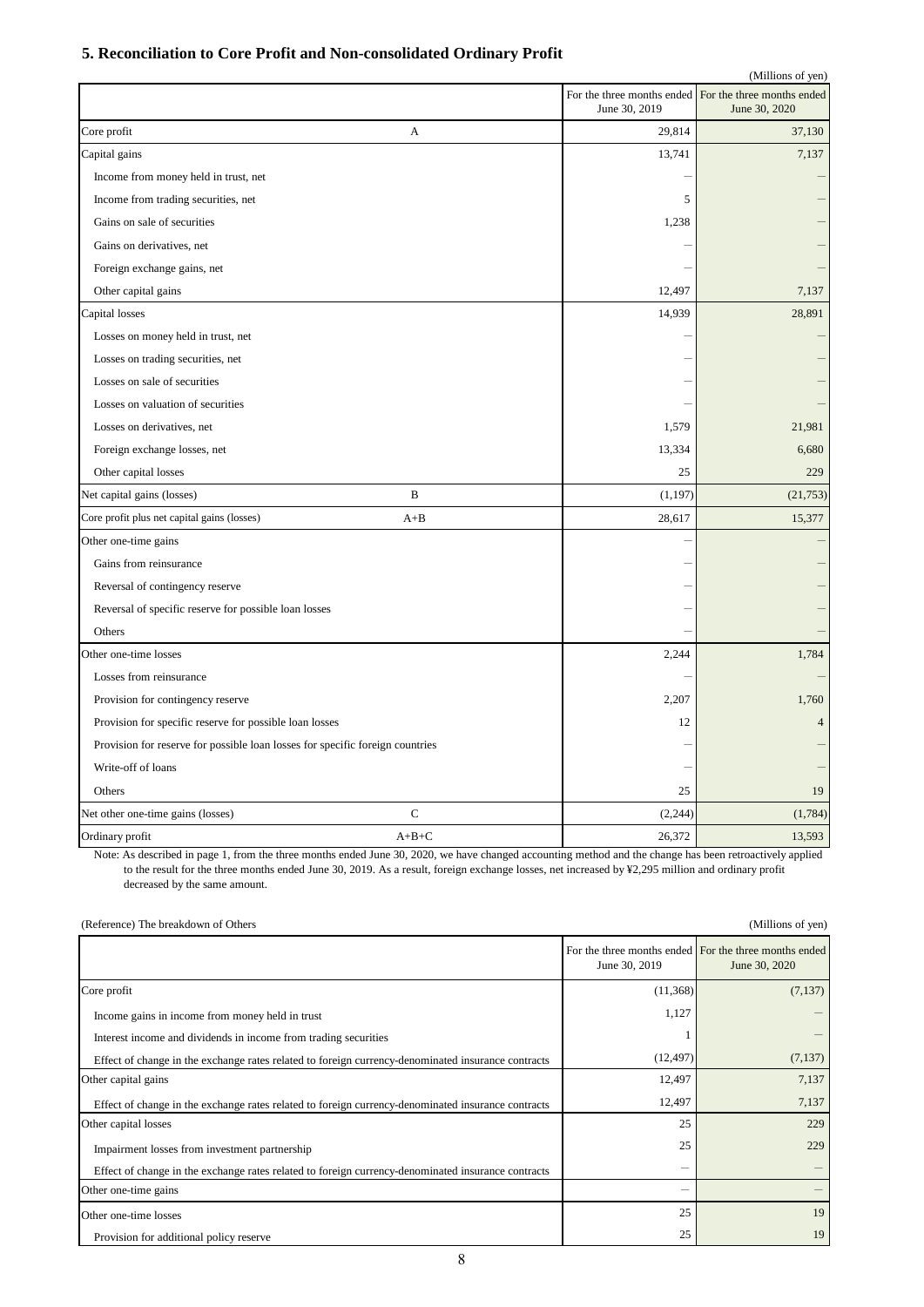# **6. Solvency Margin Ratio**

```
(Millions of yen)
```

| Category                                                                                                                                                                                        |                | As of March 31, 2020 | As of June 30, 2020 |
|-------------------------------------------------------------------------------------------------------------------------------------------------------------------------------------------------|----------------|----------------------|---------------------|
| Total solvency margin                                                                                                                                                                           | (A)            | 1,412,772            | 1,425,665           |
| Common stock, etc.                                                                                                                                                                              |                | 390,186              | 397,592             |
| Reserve for price fluctuations                                                                                                                                                                  |                | 52,768               | 53,445              |
| Contingency reserve                                                                                                                                                                             |                | 107,659              | 109,420             |
| General reserve for possible loan losses                                                                                                                                                        |                | $\overline{0}$       | $\overline{0}$      |
| Net unrealized gains (losses) on available-for-sale securities (before tax deductions) and net<br>deferred gains (losses) on hedging instruments (before tax deductions) x 90% (100% if losses) |                | 154,773              | 151,678             |
| Net unrealized gains (losses) on real estate x 85% (100% if losses)                                                                                                                             |                | 65,514               | 65,514              |
| Amount excluded from deferred tax assets                                                                                                                                                        |                |                      |                     |
| Unallocated portion of reserve for policyholders' dividends                                                                                                                                     |                | 152                  | 658                 |
| Deferred tax assets                                                                                                                                                                             |                | 101,924              | 104,805             |
| Excess amount of policy reserves based on Zillmer method                                                                                                                                        |                | 554,097              | 553,522             |
| Subordinated debt                                                                                                                                                                               |                |                      |                     |
| The portion of the excess amount of policy reserves based on Zillmer method and<br>subordinated debt that is not included in the margin                                                         |                | (3,331)              |                     |
| Deductible items                                                                                                                                                                                |                | (10, 971)            | (10, 971)           |
| $\sqrt{(R_1+R_8)^2+(R_2+R_3+R_7)^2}$ + R <sub>4</sub><br>Total risk                                                                                                                             | (B)            | 114,101              | 117,498             |
| Insurance risk                                                                                                                                                                                  | $R_1$          | 24,498               | 24,260              |
| Third-sector insurance risk                                                                                                                                                                     | $R_8$          | 8,459                | 8,425               |
| Assumed interest rate risk                                                                                                                                                                      | R <sub>2</sub> | 36,468               | 36,841              |
| Minimum guarantee risk                                                                                                                                                                          | $R_7$          | 23,810               | 25,570              |
| Asset management risk                                                                                                                                                                           | $R_3$          | 46,045               | 47,476              |
| Business management risk                                                                                                                                                                        | $R_4$          | 2,785                | 2,851               |
| Solvency margin ratio                                                                                                                                                                           |                |                      |                     |
| (A)/ $\left(\frac{1}{2} \times (B)\right) \times 100$                                                                                                                                           |                | 2,476.3%             | 2,426.6%            |

Notes: 1. The above figures are calculated based on provisions in Articles 86 and 87 of the Ordinance for Enforcement of the Insurance Business Act of Japan and the Ministry of Finance Public Notice No. 50 (1996).

2. Minimum guarantee risk is calculated based on the standardized approach.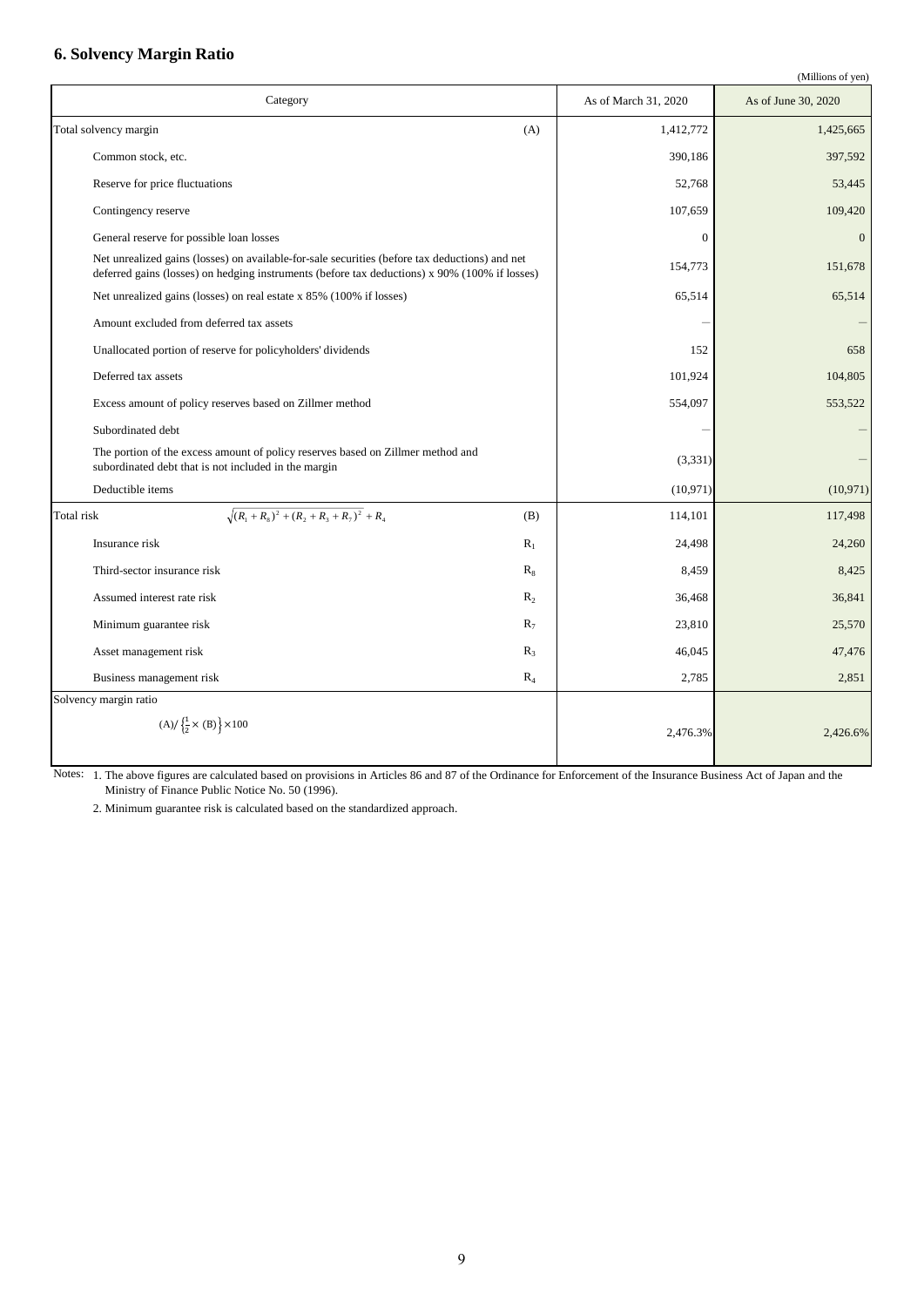# **7. Status of Separate Account Assets**

## **(1) Balance of Separate Account Assets**

|                                                                      |                      | (Millions of yen)   |
|----------------------------------------------------------------------|----------------------|---------------------|
| Category                                                             | As of March 31, 2020 | As of June 30, 2020 |
| Individual variable life insurance and individual variable annuities | 1,323,948            | 1,512,934           |
| Group annuities                                                      |                      | –                   |
| Total separate account                                               | 1,323,948            | 1,512,934           |

Note: Assets relating to individual variable life insurance and individual variable annuities are jointly invested at Sony Life.

## **(2) Policy Amount in Force**

## **Individual variable life insurance** (Number: Thousand, Amount: Millions of yen)

| Category                                    | As of March 31, 2020 |           | As of June 30, 2020 |           |
|---------------------------------------------|----------------------|-----------|---------------------|-----------|
|                                             | Number               | Amount    | Number              | Amount    |
| Variable life insurance (whole life type)   | 830                  | 7,601,102 | 829                 | 7,575,439 |
| Variable life insurance (limited term type) | 185                  | 1,183,138 | 190                 | 1,222,612 |
| Variable life insurance (term type)         | 15                   | 859,808   | 16                  | 908,242   |
| Total                                       | 1,032                | 9,644,050 | 1,035               | 9,706,293 |

Note: Amounts include the rider portion of variable life insurance.

**Individual variable annuities** (Number: Thousand, Amount: Millions of yen)

| Category                      | As of March 31, 2020 |           | As of June 30, 2020 |           |
|-------------------------------|----------------------|-----------|---------------------|-----------|
|                               | Number               | Amount    | Number              | Amount    |
| Individual variable annuities | 361                  | 2,256,666 | 375                 | 2,351,752 |

Note: The amount of individual variable annuities is equal to the sum of (a) the funds to be held at the time annuity payments are to commence for policies for which annuity payments have not yet commenced and (b) the amount of policy reserves for policies for which payments have commenced.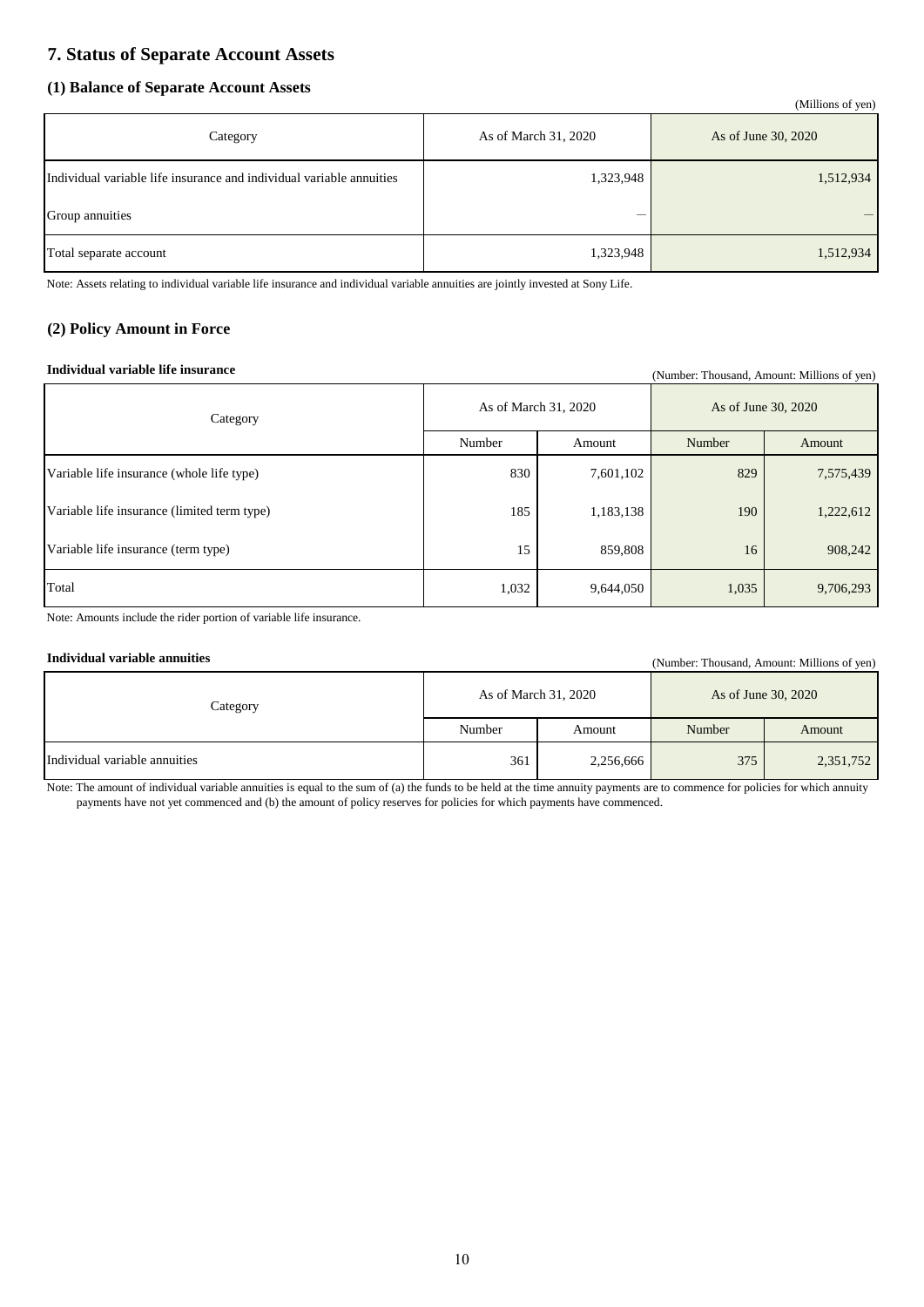# **8. Consolidated Summary**

# **(1) Key Performance Indicators**

| (1) Ney Performance mulcators<br>(Millions of yen) |                                             |  |
|----------------------------------------------------|---------------------------------------------|--|
|                                                    | For the three months ended<br>June 30, 2020 |  |
| Ordinary revenues                                  | 491,754                                     |  |
| Ordinary profit                                    | 11,349                                      |  |
| Profit attributable to owners of the parent        | 6,837                                       |  |
| Comprehensive income                               | 4,027                                       |  |

(Millions of yen, %)

| Category              | As of March 31, 2020 | As of June 30, 2020 |
|-----------------------|----------------------|---------------------|
| Total assets          | 11,796,918           | 12,159,119          |
| Solvency margin ratio | 2,564.5%             | 2,478.8%            |

# **(2) Scope of consolidation and application of the equity method**

| $\mathcal{L}$ beope of consolidation and application of the equity include | (Companies) |
|----------------------------------------------------------------------------|-------------|
| Consolidated subsidiaries                                                  |             |
| Affiliates not accounted for by the equity method                          |             |
| Affiliates accounted for by the equity method                              |             |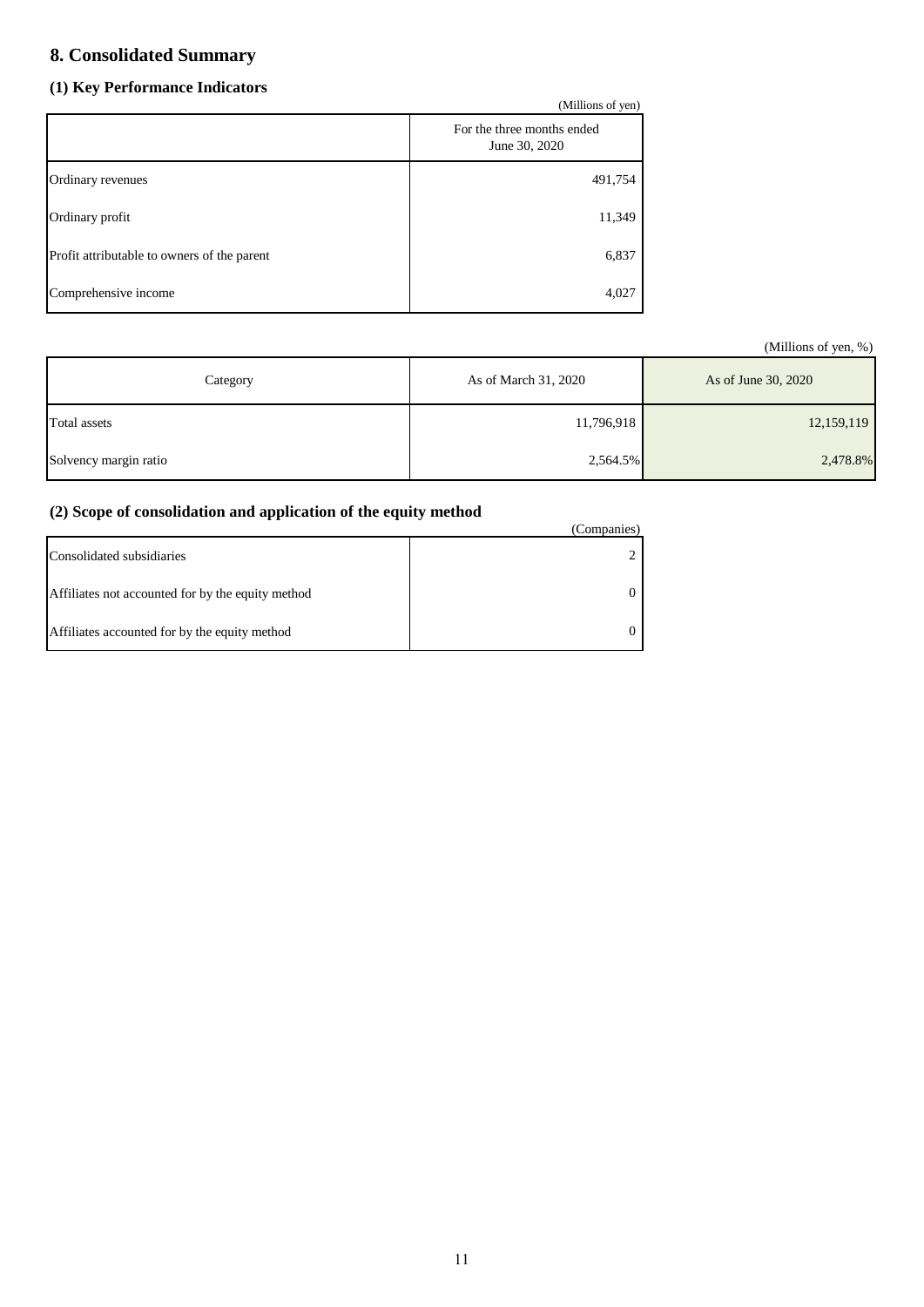# **(3) Consolidated Balance Sheets**

|                                                       | As of          | As of         |
|-------------------------------------------------------|----------------|---------------|
|                                                       | March 31, 2020 | June 30, 2020 |
|                                                       |                |               |
|                                                       | Amount         | Amount        |
| Assets:                                               |                |               |
| <b>Cash and deposits</b>                              | 224,211        | 179,526       |
| Money held in trust                                   | 14,960         | 16,013        |
| <b>Securities</b>                                     | 11,055,749     | 11,444,701    |
| Loans                                                 | 208,632        | 220,302       |
| <b>Tangible fixed assets</b>                          | 93,619         | 93,429        |
| <b>Intangible fixed assets</b>                        | 32,208         | 31,227        |
| Due from reinsurers                                   | 4,837          | 4,661         |
| <b>Other assets</b>                                   | 140,362        | 144,264       |
| Net defined benefit asset                             | 3,391          | 3,489         |
| <b>Deferred tax assets</b>                            | 19,598         | 22,159        |
| <b>Reserve for possible loan losses</b>               | (652)          | (656)         |
| <b>Total Assets</b>                                   | 11,796,918     | 12,159,119    |
| Liabilities:                                          |                |               |
| Policy reserves and others                            | 10,551,976     | 10,823,142    |
| Reserve for outstanding claims                        | 40,883         | 40,382        |
| Policy reserves                                       | 10,506,684     | 10,778,440    |
| Reserve for policyholders' dividends                  | 4,407          | 4,319         |
| Due to agencies                                       | 2,471          | 1,675         |
| Due to reinsurers                                     | 5,356          | 4,319         |
| <b>Other liabilities</b>                              | 610,032        | 725,898       |
| Net defined benefit liability                         | 30,682         | 30,667        |
| Reserve under the special laws                        | 52,792         | 53,473        |
| Reserve for price fluctuations                        | 52,792         | 53,473        |
| <b>Deferred tax liabilities</b>                       | 142            | 450           |
| Deferred tax liabilities on land revaluation          | 109            | 109           |
| <b>Total Liabilities</b>                              | 11,253,564     | 11,639,737    |
| Net Assets:                                           |                |               |
| <b>Common stock</b>                                   | 70,000         | 70,000        |
| <b>Capital surplus</b>                                | 5,865          | 5,865         |
| <b>Retained earnings</b>                              | 345,972        | 324,810       |
| Total shareholders' equity                            | 421,837        | 400,675       |
| Net unrealized gains (losses) on available-for-sale   | 124,700        |               |
| securities, net of taxes                              |                | 121,799       |
| Land revaluation, net of taxes                        | (2, 439)       | (2, 439)      |
| Remeasurements of defined benefit plans, net of taxes | (745)          | (653)         |
| Total accumulated other comprehensive income          | 121,516        | 118,706       |
| <b>Total Net Assets</b>                               | 543,354        | 519,381       |
| <b>Total Liabilities and Net Assets</b>               | 11,796,918     | 12,159,119    |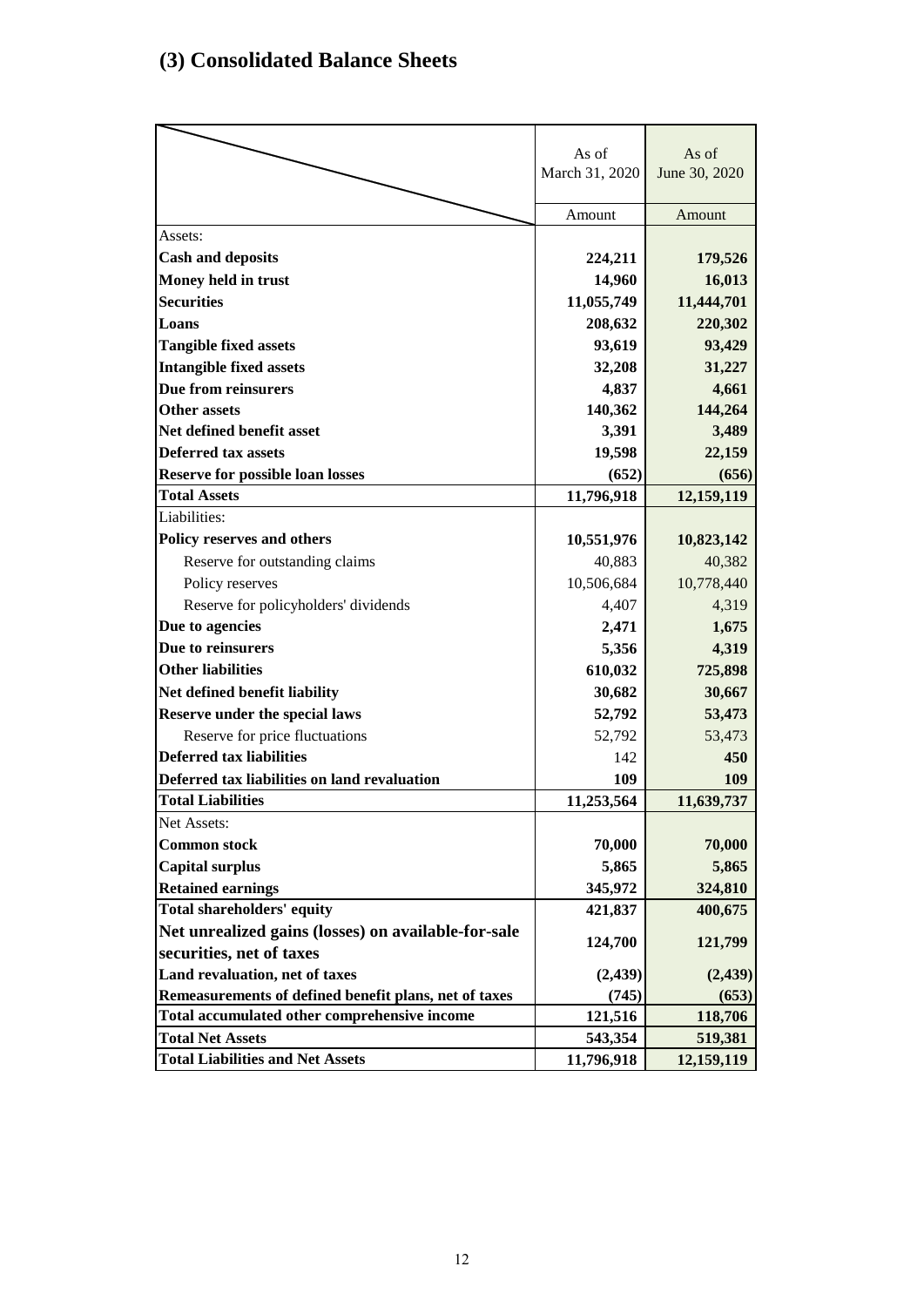# **(4) Consolidated Statement of Income**

|                                                           | (Millions of yen)    |
|-----------------------------------------------------------|----------------------|
|                                                           | For the three months |
|                                                           | ended June 30, 2020  |
|                                                           | Amount               |
| <b>Ordinary Revenues</b>                                  | 491,754              |
| Income from insurance premiums                            | 273,764              |
| <b>Investment income</b>                                  | 211,721              |
| Interest income and dividends                             | 47,744               |
| Income from money held in trust, net                      | 111                  |
| Gains on trading securities, net                          | 41                   |
| Gains on separate accounts, net                           | 163,823              |
| Other ordinary income                                     | 6,268                |
| Reversal of reserve for outstanding claims                | 501                  |
| <b>Ordinary Expenses</b>                                  | 480,404              |
| <b>Insurance claims and other payments</b>                | 117,362              |
| Insurance claims                                          | 29,858               |
| Annuity payments                                          | 3,947                |
| Insurance benefits                                        | 31,013               |
| Surrender payments                                        | 46,682               |
| Provision for policy reserves and others                  | 271,755              |
| Provision for policy reserves                             | 271,755              |
| Interest portion of reserve for policyholders' dividends  | $\theta$             |
| <b>Investment expenses</b>                                | 38,592               |
| Interest expenses                                         | 470                  |
| Losses on derivatives, net                                | 30,419               |
| <b>Operating expenses</b>                                 | 41,628               |
| Other ordinary expenses                                   | 11,065               |
| <b>Ordinary Profit</b>                                    | 11,349               |
| <b>Extraordinary Losses</b>                               | 742                  |
| Losses on disposal of fixed assets                        | 26                   |
| <b>Impairment</b> losses                                  | 33                   |
| Provision for reserve under the special laws              | 681                  |
| Provision for reserve for price fluctuations              | 681                  |
| <b>Provision for Reserve for Policyholders' Dividends</b> | 100                  |
| <b>Income Before Income Taxes</b>                         | 10,506               |
| <b>Income Taxes-Current</b>                               | 4,772                |
| <b>Income Taxes-Deferred</b>                              | (1,103)              |
| <b>Total Income Taxes</b>                                 | 3,669                |
| <b>Net Income</b>                                         | 6,837                |
| <b>Profit Attributable to Owners of the Parent</b>        | 6,837                |